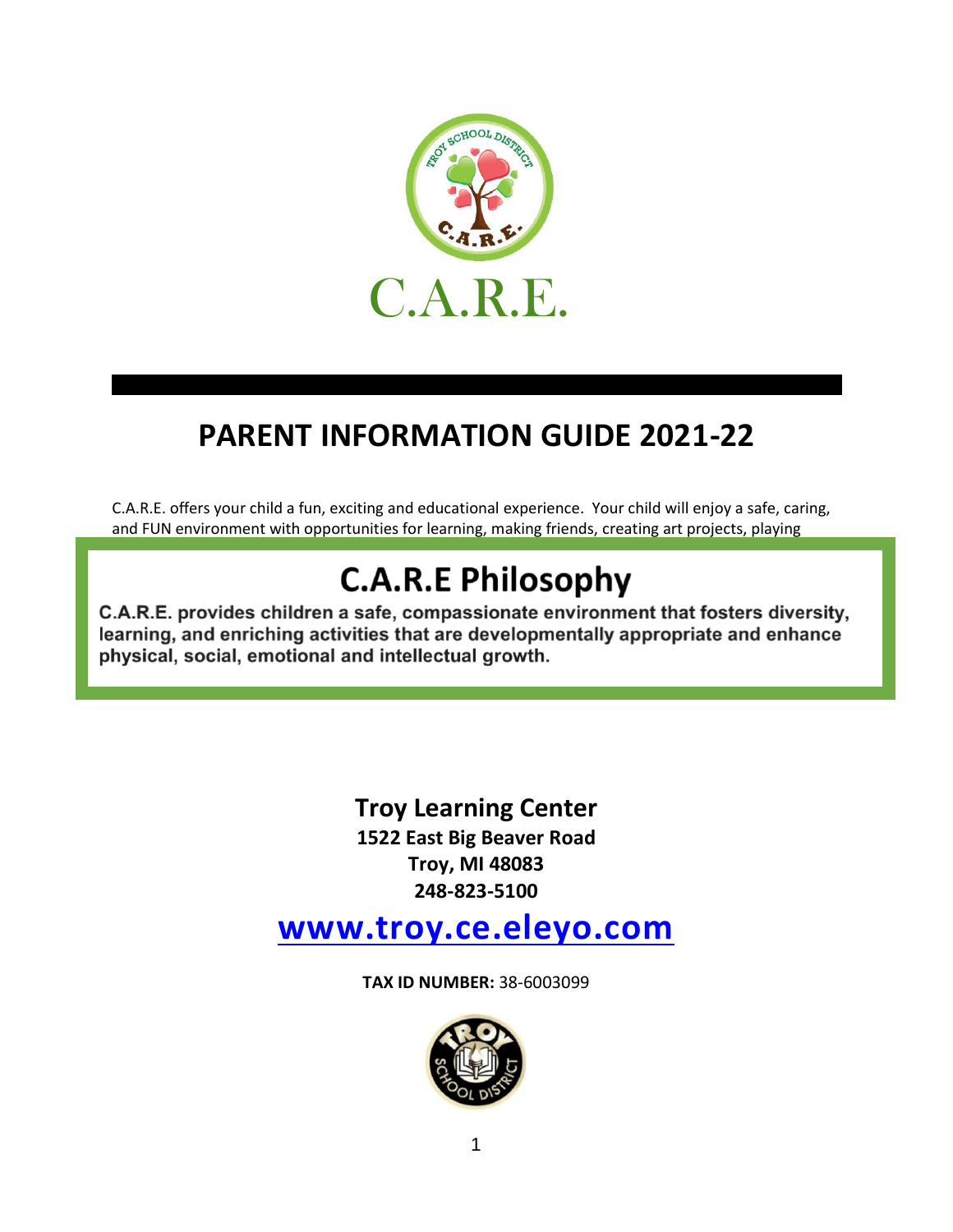

# **TABLE Of CONTENTS**

| C.A.R.E Philosophy<br>$\mathbf{1}$<br><b>REGISTRATION</b><br>3       |
|----------------------------------------------------------------------|
|                                                                      |
|                                                                      |
| HOURS AND FEES (All fees subject to change)<br>4                     |
| 5<br><b>HALF-DAYS</b>                                                |
| 5<br><b>DROP OFF-PICK-UP</b>                                         |
| <b>LATE PICK-UP FEES</b><br>6                                        |
| 6<br>UNSCHEDULED SCHOOL CLOSINGS                                     |
| <b>EXCLUSION DUE TO ILLNESS</b><br>6                                 |
| $\overline{7}$<br>COVID PREPAREDNESS AND RESPONSE PLAN               |
| 7<br>SERIOUS INCIDENT, ILLNESS, INJURY, ACCIDENT                     |
| <b>MEDICATION</b><br>8                                               |
| <b>CONCUSSION AWARENESS</b><br>8                                     |
| <b>FOOD POLICY/LUNCHES &amp; SNACKS</b><br>8                         |
| 8<br><b>DAILY SCHEDULE</b>                                           |
| 9<br><b>PHOTOGRAPHS</b>                                              |
| 9<br>EXPECTED BEHAVIOR, DISCIPLINE PROCESS, PROGRAM DISMISSAL POLICY |
| 9<br>NON-CHILD-BEHAVIORAL RELATED PROGRAM DISMISSAL POLICY           |
| 9<br>CHILD-BEHAVIOR RELATED PROGRAM DISMISSAL POLICY                 |
| LEVEL I INAPPROPRIATE BEHAVIOR(S) DEFINITION<br>10                   |
| LEVEL II INAPPROPRIATE BEHAVIORS DEFINITION<br>11                    |
| LICENSING NOTEBOOK NOTIFCATION POLICY<br>12                          |
| C.A.R.E. CONTACT INFORMATION - www.troyceonline.com<br>13            |
| <b>ADDITIONAL INFORMATION</b><br>14                                  |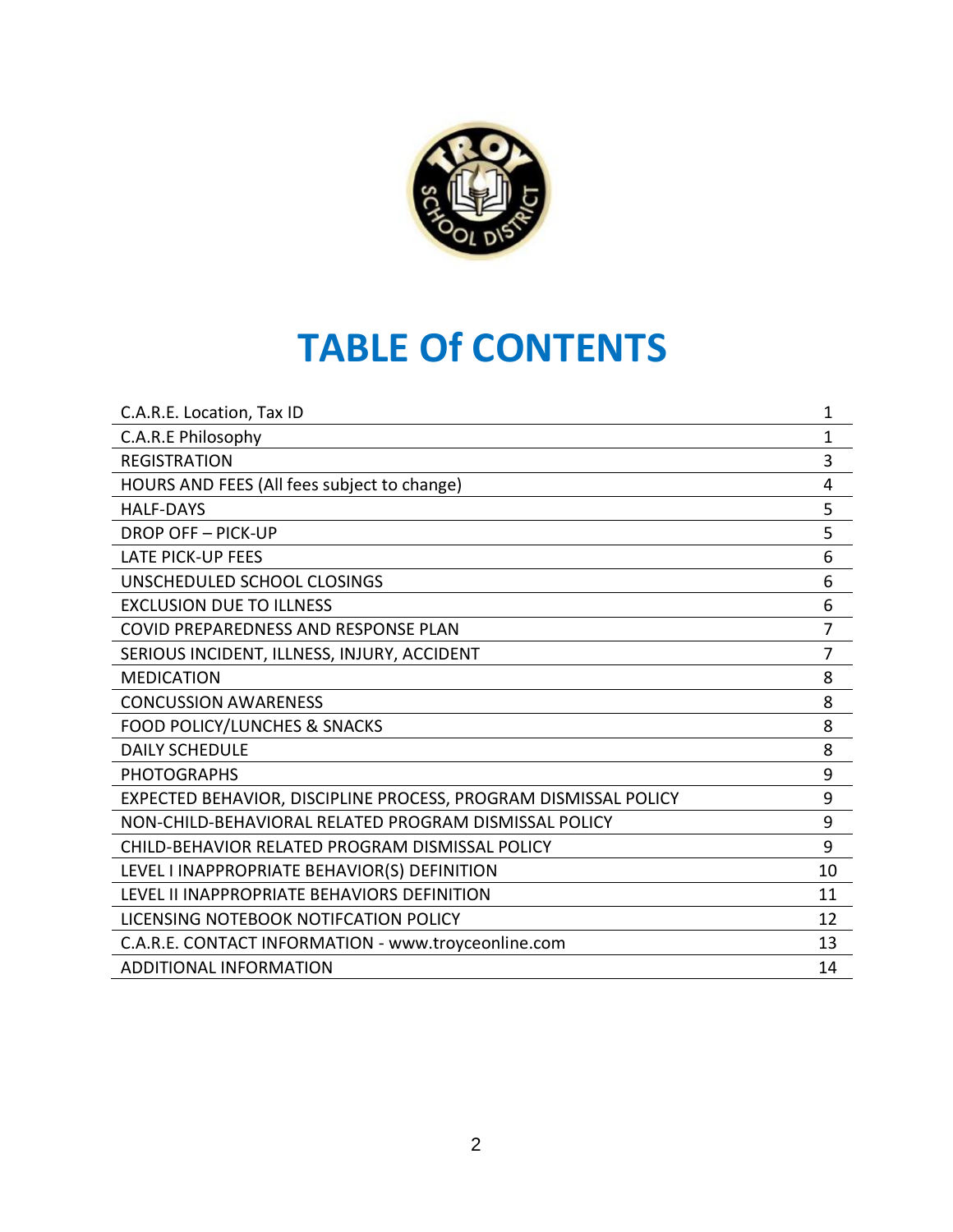#### **ADMISSION AND WITHDRAWAL:**

Admission: Any child in Kindergarten through 5th grades and have completed the online application, is eligible for admission to the program. Children must be enrolled for a minimum of 2 days per week. Enrollments are limited to the number the center is licensed to accommodate and is based on physical space and staffing requirements. Enrollments may be limited due to COVID precautions.

Forms/agreements in the online application include:

- 1. Child Information Form (required)
- 2. Health Statement (required)
- 3. Signed Parent Agreement Form (required)
- 4. Licensing Notebook Policy (required)
- 5. Medical Authorization Form (if applicable)
- 6. Concussion Awareness Form (required)
- 8. Written Documentation Packet Form (required)
- 9. Additional forms as required

We ask that all families share with staff any changes or needs that would influence the student's time in C.A.R.E. Please notify C.A.R.E. supervisor if a custody issue exists or arises during the school year.

If a student requires a health care aide (HCA), C.A.R.E. may need timeto make appropriate staffing arrangements for the student.

#### **Withdrawal:**

- Two weeks advance written notice is required to withdraw a student from C.A.R.E.
- The two weeks will begin once the written communication is received. All fees will continue to be assessed until two weeks following receipt of written notice. Written notice can be emailed to TSD-CARE@troy.k12.mi.us

#### **REGISTRATION:**

- Online registration at www.troyceonline.com
- Registration is on a first-come/first-serve basis
- \$75.00 non-refundable enrollment fee per child; if you remove your child from C.A.R.E. and re-enroll, you will be charged another \$75 non-refundable enrollment fee.
- Must be registered by 12:00 pm, August 23, 2021, to begin C.A.R.E. the week of August 31st unless the district changes the in-seat start date. Registrations received after August 23, 2021 may begin C.A.R.E. the week of September 6th.

• For the initial registration period, must start by September 13, 2021. Contracts have to be created within a two-week start date going forward.

*Schedules can only be modified twice a year (only applicable to consistent schedules):*

- *1st* Modification must be submitted through email TSD-CARE@troy.k12.mi.us by **October 4th** for changes to the November through January schedule and will take place beginning November 1st.
- 2nd Modification must be submitted through email TSD-CARE@troy.k12.mi.us between **January 3rd through the 14th** for changes to the February through June schedule and will take place beginning February 1st.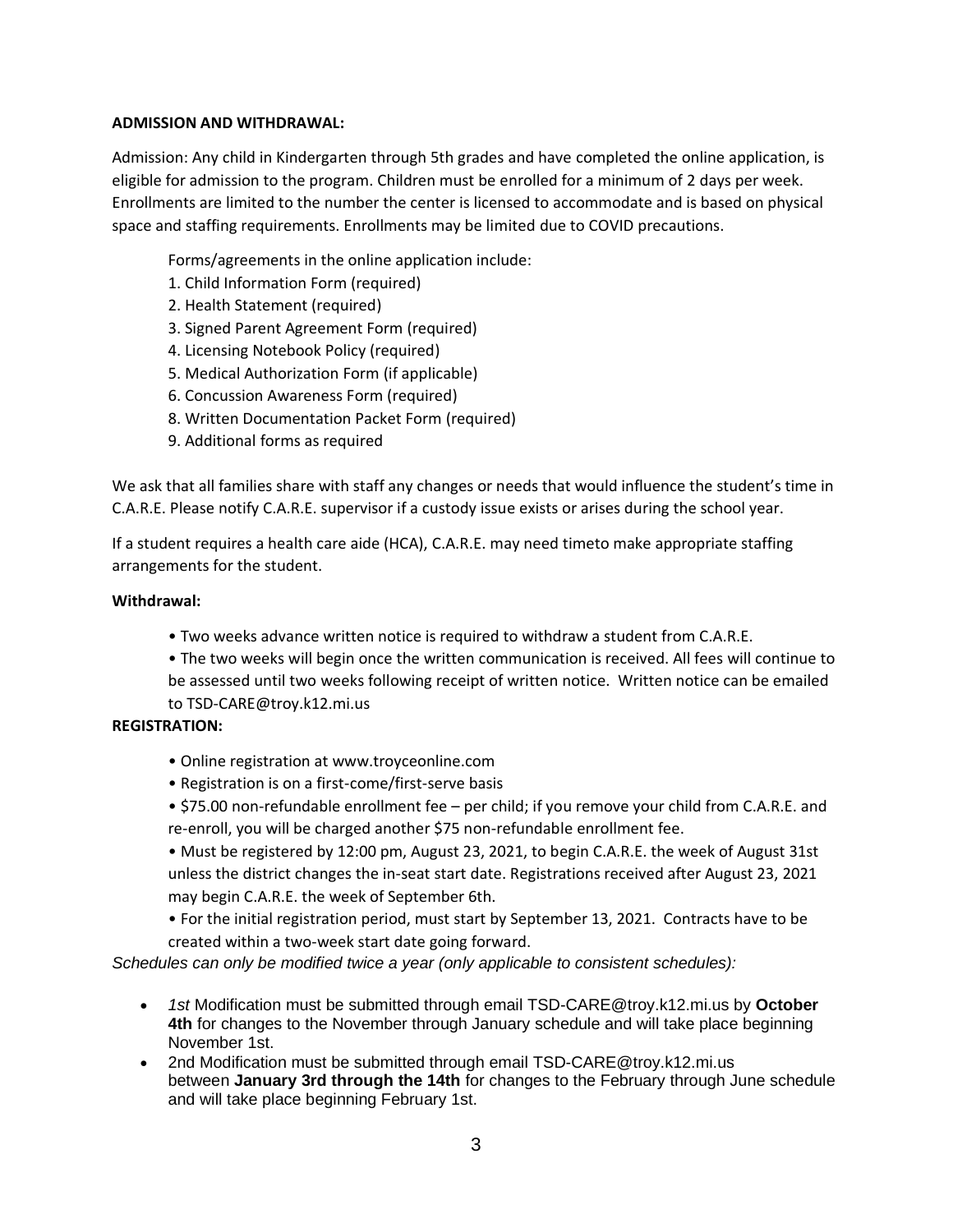#### **HOURS AND FEES (All fees subject to change)**

## **C.A.R.E. Hours of Operation –7:00 am - 6:00 pm SCHOOL YEAR 2021/2022**

**C.A.R.E. Centers are closed:**Sep 3& 6, Nov 24-26, Dec 20-31, Jan 17, Feb21&22,Mar 25-April 1, Apr 15, May 30,

**Annual Enrollment Fee:** \$75/child non-refundable

**Credits are not given for illness or travel. Only quarantine due to school exposure are given credits.**

**Sibling Discount:** 10% (oldest child) Does not apply to enrollment fee or half-daysand specials.

**Late Fees:** Fees received after the due date will receive a \$25 late fee, automatically charged to theaccount. Accounts more than five working days past due may be dropped from program.

**Finder's Fee:** Absences must be called into the C.A.R.E. Center. If a supervisor is required to locateyour child by contacting, the office or parent/guardian, a Finder's Fee will be assessed at thefollowing rates: \$25 1st offense, \$50 2nd offense, \$75 3rd offense, (4 or more offenses child willbe dropped from the program).

Full -time definition – 5 days per week (5 mornings, 5 afternoons or 5 mornings & afternoons) Part-time definition  $(2 - 4$  mornings, afternoons or both)

| Early Start Schools: Bemis, Hill, Martell, Troy Union, Wass, & Wattles       |                       |                       |                       |  |  |  |
|------------------------------------------------------------------------------|-----------------------|-----------------------|-----------------------|--|--|--|
| School Start Time: 8:40 am - School Dismissal Time: 3:37 pm                  |                       |                       |                       |  |  |  |
|                                                                              |                       |                       |                       |  |  |  |
|                                                                              | <b>FULL-TIME COST</b> | <b>PART-TIME COST</b> |                       |  |  |  |
| AM                                                                           | \$7.00                | \$7.50                |                       |  |  |  |
| PM                                                                           | \$10.00               | \$10.50               |                       |  |  |  |
|                                                                              |                       |                       |                       |  |  |  |
| Late Start Schools: Barnard, Costello, Hamilton, Leonard, Morse, & Schroeder |                       |                       |                       |  |  |  |
| School Start Time: 9:10 am - School Dismissal Time: 4:07 pm                  |                       |                       |                       |  |  |  |
|                                                                              |                       |                       |                       |  |  |  |
|                                                                              | <b>FULL-TIME COST</b> |                       | <b>PART-TIME COST</b> |  |  |  |
| AM                                                                           | \$9.00                |                       | \$9.50                |  |  |  |
| PM                                                                           | \$8.00                |                       | \$8.50                |  |  |  |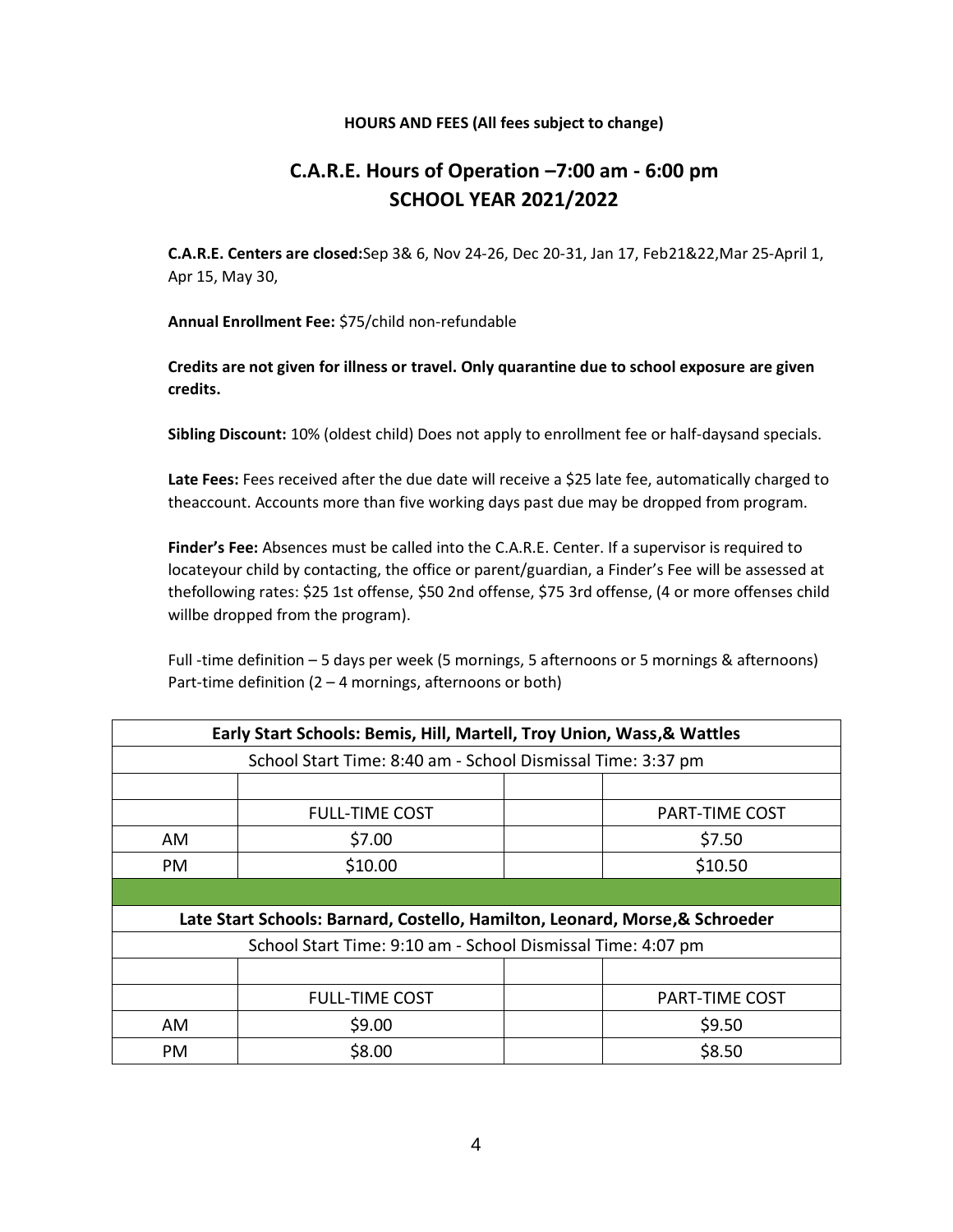## **Drop Ins (used for occasional sessions): Fees: \$12.50**

- Only available for those who are currently registered for C.A.R.E. with consistent schedule.
- Requires 24- hour advance notice and C.A.R.E. Center supervisor approval.
- Used only space permitting.
- Cannot be purchased online. The C.A.R.E. supervisor will notify C.A.R.E. via email and the account will be charged\$12.50.

#### *Drop Ins are not permitted during the first week of school*

#### **Half-Days, Specials and Delayed Start-Days are offered at each elementary school. Minimum number must be met at each school for the program to run.**

**Requests for refunds and cancellations for these Non-School Days must be submitted 7 days prior to date of the event. A school's Non-School day program may be cancelled a week prior to the event if minimum numbers are not met.**

| HALF-DAYS/EARLY DISMISSAL                                                     |            | SPECIALS (FULL DAY)                       |                                           |  |  |
|-------------------------------------------------------------------------------|------------|-------------------------------------------|-------------------------------------------|--|--|
| Fees: \$24.00                                                                 |            | Fees: \$45.00                             |                                           |  |  |
| \$75.00 for late registration or                                              |            | \$100.00 for late registration or         |                                           |  |  |
| unregistered drop ins                                                         |            | unregistered drop ins                     |                                           |  |  |
| Dates 2021                                                                    | Dates 2022 | Dates 2021                                | <b>Dates 2022</b>                         |  |  |
| 29-Sep                                                                        | 17-Mar     | 3-Dec                                     | 31-Jan                                    |  |  |
| $27-Oct$                                                                      | 28-Apr     |                                           | 4-Mar                                     |  |  |
| 28-Oct                                                                        | $14$ -Jun  |                                           |                                           |  |  |
| <b>DELAYED START-DAYS</b>                                                     |            |                                           |                                           |  |  |
| Fees: \$14                                                                    |            |                                           |                                           |  |  |
| Bemis, Hill, Martell, Troy Union, Wass & Wattles<br>7:00 AM - 10:09 AM        |            | \$50 (late registration/unregistered drop |                                           |  |  |
|                                                                               |            | ins)                                      |                                           |  |  |
|                                                                               |            |                                           | Fees: \$15.50                             |  |  |
| Barnard, Costello, Hamilton, Leonard, Morse & Schroeder<br>7:00 AM - 10:39 AM |            |                                           | \$50 (late registration/unregistered drop |  |  |
|                                                                               |            | ins)                                      |                                           |  |  |
| Dates 2021                                                                    |            | Dates 2022                                |                                           |  |  |
| $10$ -Nov                                                                     |            | 12-Jan                                    |                                           |  |  |
| 1-Dec                                                                         |            | 9-Mar                                     |                                           |  |  |
|                                                                               |            |                                           |                                           |  |  |
|                                                                               |            |                                           | 20-Apr                                    |  |  |

#### **DROP OFF – PICK-UP:**

The Michigan Department of Licensing & Regulatory Affairs (LARA), requires that drop off and pick up times be noted bythe parent or staff member on each day of attendance.

A Child Emergency/Information Record form must be completed for each child attending C.A.R.E., including permissionto seek emergency medical treatment and designating who may pick up each child.C.A.R.E. staff will not, under anycircumstances, release a child to an individual who is not designated by the parent in writing. **Persons picking up a childmust provide picture ID.**

#### *In cases where there are custody concerns, a dated and official copy of the court documentation is required whenever a child is not to be released to a parent.*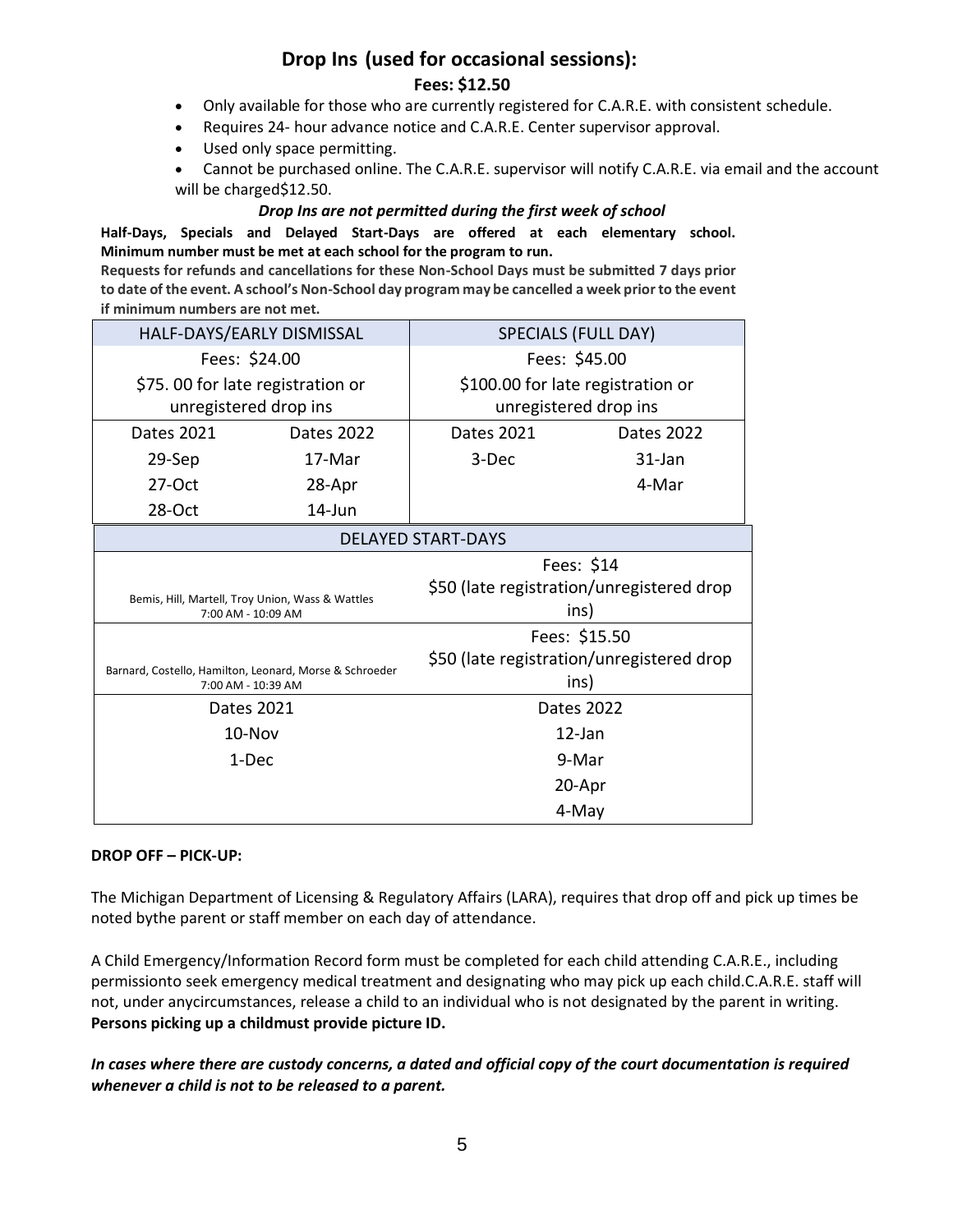If children are going to attend enrichment classes held at their school during the C.A.R.E. hours, the parent must provide information in writing of the schedule and activity. The child will go directly to the enrichment class after school and then come to C.A.R.E. after class is over. At that point in time, they will be signed into the C.A.R.E. program. Once the child is signed out of the C.A.R.E. program, they cannot be signed back in during that session.

#### **LATE PICK-UP FEES:**

Your child must be picked up promptly at the end day no later than 6:00 PM.

Be sure to list a neighbor, relative, or co-worker on your child information form. Having an approved release person willallow you to contact them to pick up your child if you find yourself running late and unable to pick up at the designatedtime.

Fees will be assessed beginning at 1- minute past 6:00 PM. Late Pick-up fee will be assessed at the following rates:

 $6:01-6:15 = $20.00$  $6:16-6:30 = $40.00$  $6:31-6:45 = $50.00$  $6:46-7:00 = $60.00$ 

- ✓ Children not picked up within 1 hour of closing may be released to the Troy Police Department or Children's Protective Services.
- ✓ Lateness of 3 or more time will result in dismissal from the program.

#### **UNSCHEDULED SCHOOL CLOSINGS:**

`✓ When school is unexpectedly closed for the entire day, C.A.R.E. programs will not be open.

 $\checkmark$  If a school building closes for any reason, C.A.R.E. will be closed.

✓ Check the Troy School District website for school closing information: www.troy.k12.mi.us.

✓ When inclement weather threatens, please listen for school closing announcements on the radio (WJR) or localtelevision stations.

✓ We advise making alternate child are arrangements in advance should unplanned school closings occur.

School Closings Credits will be applied beginning on the **third** occasion of such an event (weather, poweroutages, building problems).

#### **EMERGENCY SCHOOL CLOSING:**

On rare occasions, district administration may determine it is necessary to dismiss school early after the regular school day has begun because of threatening weather conditions or other emergencies. On those occasions, the school office activates a telephone fan-out or email blast to inform parents. Be sure the school has the number where you can be reached during the day and inform the office if that number changes. School Messenger will send messages to the phone numbers you have requested. Afternoon sessions of C.A.R.E. will not be open when school is dismissed early in the day.

It is important that parents make plans for an alternate childcare situation. Parents should discuss with their child an early dismissal procedure to follow, such as picking up younger siblings and where to go in the neighborhood if parents are not home. This plan should be clearly understood by all children.

#### **EXCLUSION DUE TO ILLNESS:**

A child exhibiting or experiencing any of the following symptoms may not attend child C.A.R.E.These symptoms include vomiting, diarrhea, undiagnosed rash, green or yellow discharge from nose, an inflamed throat, redness or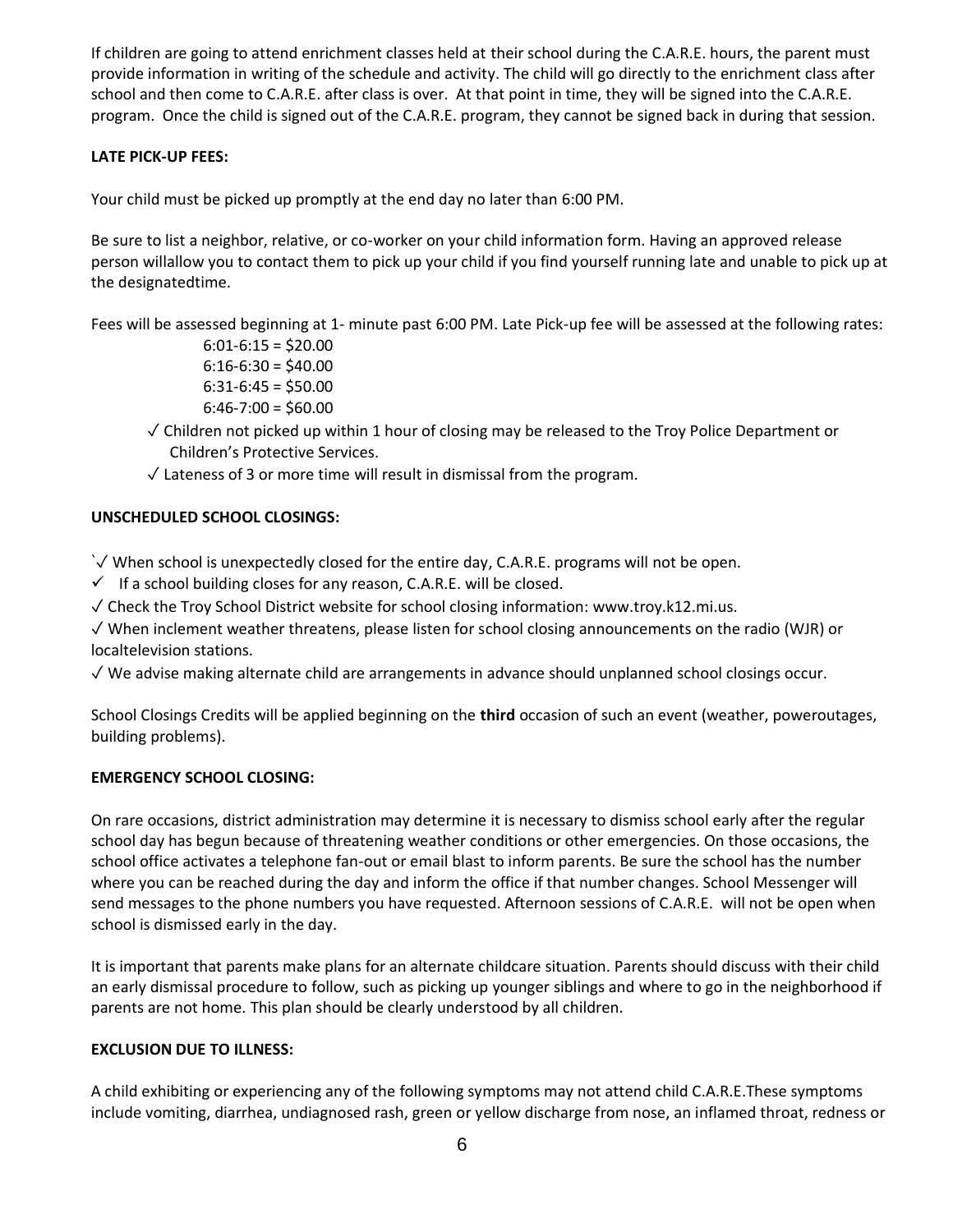discharge from the eyes, or an elevated temperature. A child may also be excluded if he/she exhibits any other conditions that may be considered contagious to others. A child must be excluded until he/she is fever free for 24 hours without the use of medication, or unless the doctor provides a written note. Please keep the child C.A.R.E. staff informed of any medical concerns your child might have while in our C.A.R.E Program. If a child is not well enough to attend school, he/she is not well enough to attend C.A.R.E.

Parents will be notified if another student, staff, or volunteer has contracted a communicable disease. Families will be notified by a notice posted in the center or by email.

#### **COVID PREPAREDNESS AND RESPONSE PLAN:**

Drop-Off & Pick-Up: Parents will bring child to the door without entering building.

Use of PPE & Safety Protocols:

 $\geq$  Staff and students will be required to wear masks throughout the day, except when eating, unless state mandates allow for less mask usage. Upon center entry staff and students will sanitize hands. All staff and students will answer the Covid-19 protocol questions and have temperature taken upon entry:

#### **Protocol Questions:**

- 1. Do you have any of these symptoms that are not caused by another condition? Fever or chills Cough • Shortness of breath or difficulty breathing • Fatigue • Muscle or body aches • Headache • Recent loss of taste or smell • Sore throat • Congestion • Nausea or vomiting • Diarrhea.
- 2. Within the past 14 days, have you had contact with anyone that you know had COVID-19 or COVIDlike symptoms?
- 3. Have you had a positive COVID-19 test for active virus in the past 10 days?
- 4. Within the past 14 days, has a public health or medical professional told you to self-monitor, selfisolate, or self-quarantine because of concerns about COVID-19 infection?

 $\triangleright$  Should a child become ill during the day, the child will be isolated in a designated isolation area. Parents will be called to pick up the child and sibling(s) if applicable immediately.

 $\triangleright$  Should a staff member become ill during the day they will be sent home immediately

 $\geq$  Should a student or staff member test positive for Covid-19, the center will contact the District and the Department of Health for further instructions

➢ Staff or students testing positive for Covid-19 must provide a doctor's clearance and negative test results before returning to CARE

 $\triangleright$  Any other illness will follow the illness protocol – a student/staff member must be fever free for 24 hours (without using fever reducing medication) before returning to CARE.

#### **SERIOUS INCIDENT, ILLNESS, INJURY, ACCIDENT:**

If a child experiences a serious incident, illness, injury, or accident while in C.A.R.E. (but not life threatening), the parent will be notified first by phone, email, or text. Upon contact with the parent, the parent will decide if they will come and transport the student to a hospital or home, or if the child will be transported immediately to a hospital where the parent will meet the ambulance. If the incident, illness, injury, or accident is life-threatening, 911 will be called first, and the child will be transported to the nearest hospital. Continuous attempts will be made to contact the parent or guardian. If the parent or guardian is not reached, an emergency contact person will be contacted. If a child is transported to the hospital, a staff member will go with the child to the hospital and remain with the child until the parent/guardian arrives. If the parent decides to transport the child, and while waiting for the parent to arrive, the child will be isolated from other children if there is concern for a contagious illness. The child will be comforted and monitored by staff until the parent, or an authorized release person arrives.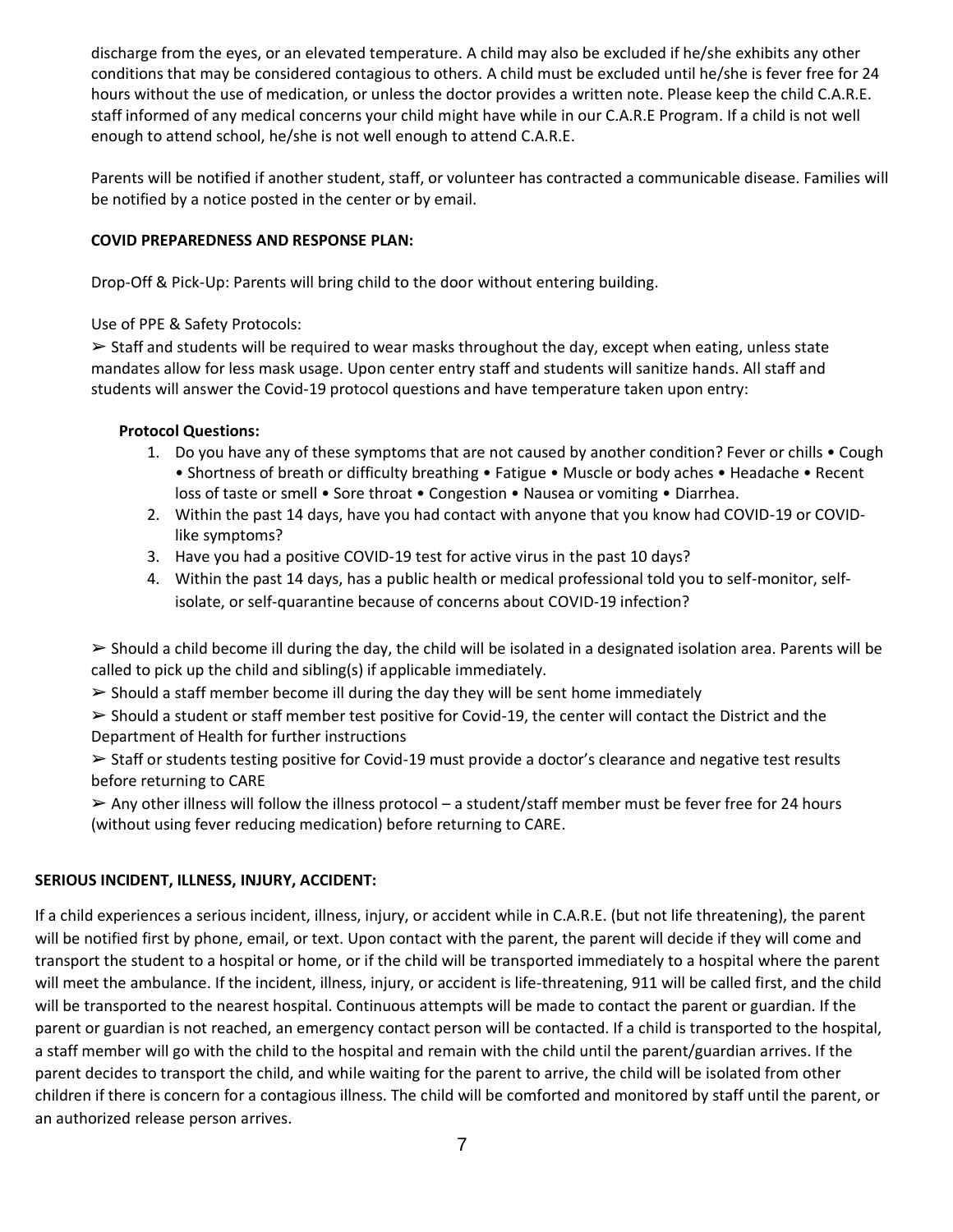#### **MEDICATION:**

It is the Troy School District policy that all medications (prescription and over the counter) dispensed at C.A.R.E. require an authorization from the physician. Parents need to ask their physician to complete an Authorization for Medication Form to enable staff to dispense medication to your child. All medications must be in the original packaging with the pharmacy or packaging label intact. Medications must be presented to the childcare supervisor. Medications may not be in the possession of children. Please keep the C.A.R.E. staff informed of any medical concerns your child might have while in our care.

#### **CONCUSSION AWARENESS:**

All C.A.R.E. staff have received training for the signs and symptoms of a concussion. Staff will notify the parent/guardian when concerned about the possibility of a concussion or a child's safety. Parents must sign Concussion Awareness form indicating that they, too, are familiar with concussion signs and symptoms.

#### **FOOD POLICY/LUNCHES & SNACKS:**

Please be sure to send a nutritious snack each day for your child. (On half days, families must provide lunch unless other arrangements have been planned by the center.) Please limit sugary items. Please inform the center staff (in writing) if your child has any food allergies. When parents provide food for lunch or snacks for consumption during the C.A.R.E. portion of the day, parents must label the snack or lunch container/bag with the child's first and last name and the date.

Snack Suggestions:

Cut up veggies, granola bars, fresh fruit, applesauce cups, cheese & crackers, peanut butter and crackers, yogurt, string cheese, trail mix, humus, and chips.

#### **DAILY SCHEDULE:**

Our activities may vary from day to day. We try to provide a wide variety of developmentally appropriate activities to strengthen the cognitive, social-emotional, and physical domains of development.

A typical day will include many of the following:

Arrival - AM 7:00 - 8:40 or 7:00 - 9:10

✓ Open play (board games, crafts, cooking, reading, puzzles, block play, coloring, playdough or other sensory experience, manipulatives, homework, etc.)

 $\sqrt{G}$ ym or outdoor play time

✓ 8:40/9:10 dismissal to class

Arrival - PM 3:37 or 4:07 - 6:00

✓ Snack

✓ Homework time

✓ Outdoor play or gym time

✓ Open play (board games, crafts, cooking, reading, puzzles, block play, coloring, playdough or other sensory experience, manipulatives, academic support, etc.)

✓ NO Later than 6:00 Pick-up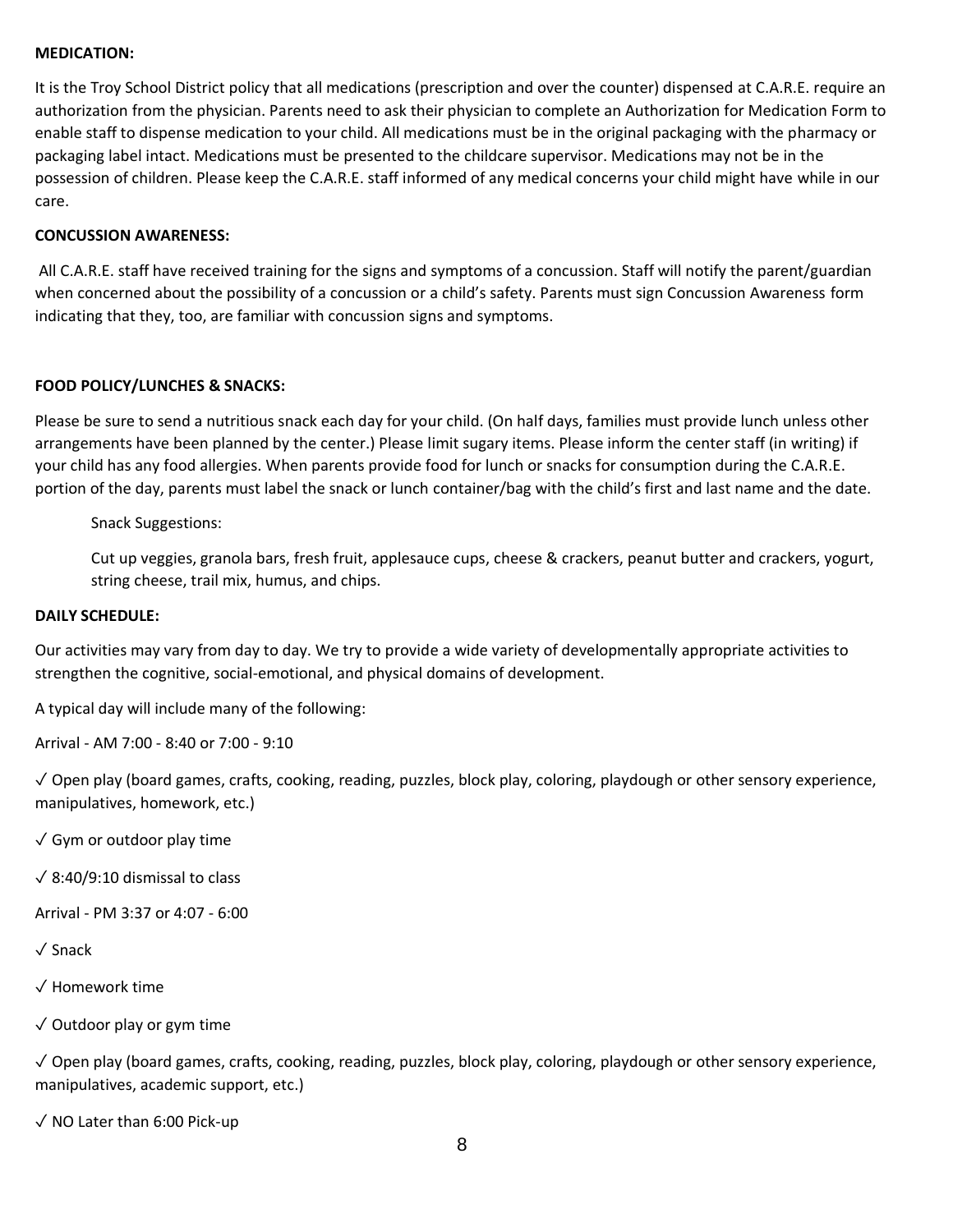#### **PHOTOGRAPHS:**

There may be occasions when we will take photographs in our programs. These photos may be used in Troy School District publications, general news articles or on our web page. Whenever possible we will notify the parents of our intent to publish their child's photograph.

#### **EXPECTED BEHAVIOR, DISCIPLINE PROCESS, PROGRAM DISMISSAL POLICY:**

#### **NON-CHILD-BEHAVIORAL RELATED PROGRAM DISMISSAL POLICY:**

- ✓ Incomplete Forms
- $\sqrt{\frac{1}{1}}$  Dropping a child off before 7:00 a.m.
- $\sqrt{\ }$  Late pick-up (after 6:00 p.m.) more than three times
- ✓ Physical or verbal abuse of child or staff member by parent
- $\sqrt{\ }$  Failure to sign a child in or out of the program more than three times
- ✓ Failure to call in an absence to the child's C.A.R.E. Center more than three times (See Finder's Fee)
- $\sqrt{\ }$  Accounts more than five working days past due may be dropped from the program

#### **CHILD-BEHAVIOR RELATED PROGRAM DISMISSAL POLICY:**

The C.A.R.E. Program is a before and after school program offered at each of the Troy School District's twelve elementary schools. C.A.R.E. is designed to provide a safe, nurturing, engaging and fun environment for students. The C.A.R.E. environment differs from the school day environment in the following ways: Students in grades K through 5 are combined, centers can accommodate up to 90 children, there is an 18 to 1 child to childcare worker ratio, and C.A.R.E. is less structured than the classroom setting. While most children thrive in the C.A.R.E. Program, there are some children that find the environment overstimulating and distressing and thus may not be able to adhere to the C.A.R.E. Program's Expected Behaviors. To ensure a safe environment, children are expected to abide by the Expected Behaviors below.

#### **Expected Behaviors:**

- $\sqrt{\ }$  Respect the rights and property of others
- $\sqrt{\ }$  Act in a courteous and cooperative manner
- $\sqrt{}$  Use acceptable and appropriate language
- $\sqrt{\ }$  Be responsible for your actions
- ✓ Follow C.A.R.E. giver rules

Our goal is for the C.A.R.E. Staff to use positive methods of disciple to encourage self-control, self-direction, and cooperation. Staff talks with students and uses redirection and logical consequences to correct inappropriate behaviors. If inappropriate behaviors cannot be corrected, it may be necessary for the Discipline Process to be implemented. See pages 9-12 to understand the process.

#### **Discipline Process Definition of Terms:**

**C.A.R.E. Team**: may include the C.A.R.E. Center Supervisor(s), Community Education and Enrichment Supervisor, Community Education and Enrichment Coordinator, C.A.R.E. Health Care Aide, Director of Athletics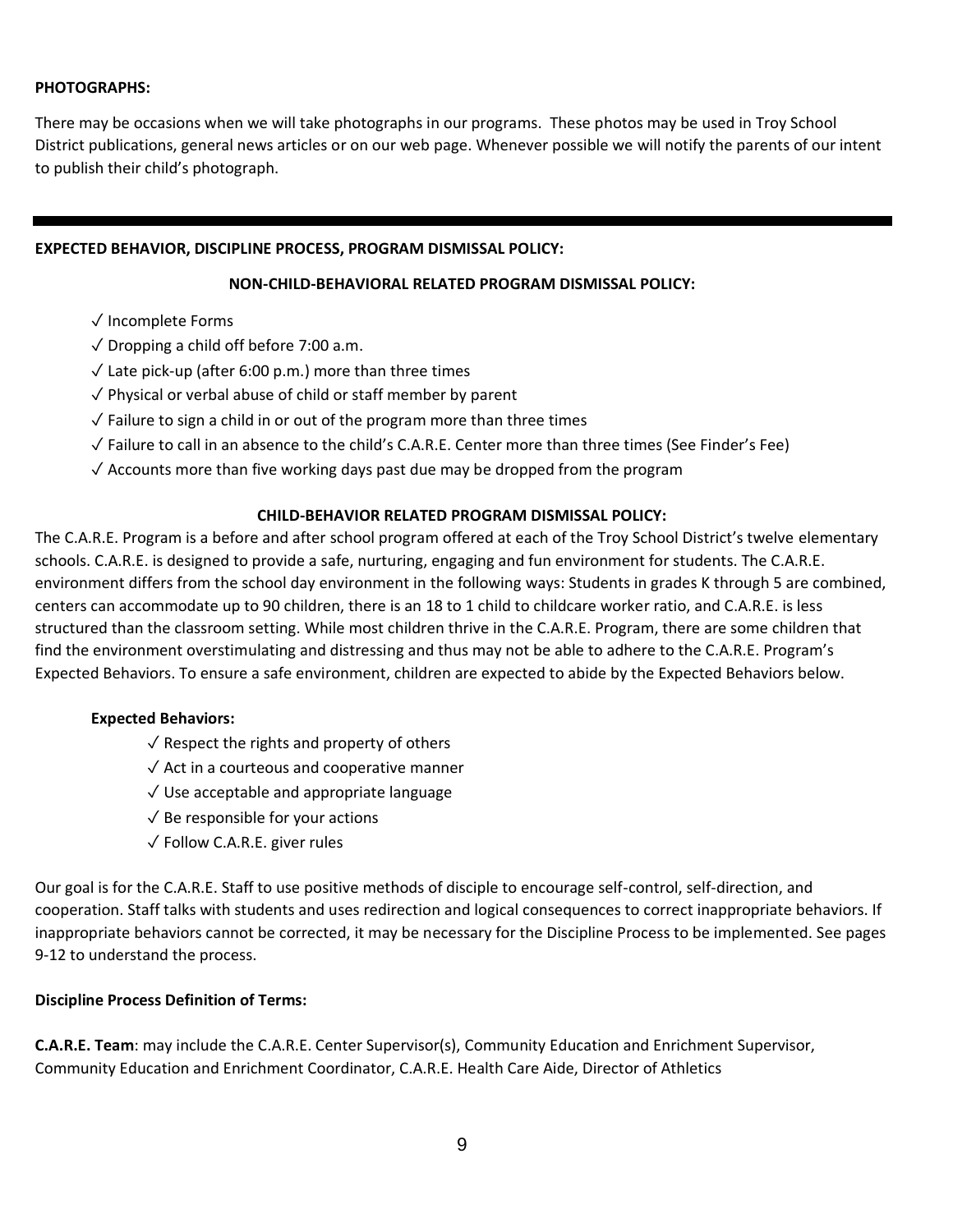**Necessary School Support Staff:** may include, but is not limited to, the school Principal, representative(s) from Special Education and any other person who may assist the C.A.R.E. Team with making decisions related to a student.

**Parent:** mother, father, or legal guardian of a student

#### **LEVEL I INAPPROPRIATE BEHAVIOR(S) DEFINITION:**

Speaking disrespectfully to C.A.R.E. staff, refusing to follow directions, using inappropriate language.

First Incident: Parent is notified by supervisor verbally, given incident report to be signed and returned the following C.A.R.E. session, a follow-up email with incident report will be sent as an attachment to parent.

Second Incident: Parent is notified by supervisor verbally, given the incident report to be signed and returned the following C.A.R.E. session, a follow-up email with incident report will be sent as an attachment to parent. The Supervisor will also cc the Community Education and Enrichment Supervisor.

Third Incident: Parent is notified by supervisor verbally, given the incident report to be signed and returned the following C.A.R.E. session, a follow-up email with incident report will be sent as an attachment to parent. Supervisor will also cc Community Education and Enrichment Supervisor. The parent(s) will be required to meet with the C.A.R.E. Team along with any other Necessary School Support Staff to develop an Incident Behavior Plan to eliminate inappropriate behavior.

Fourth Incident: If behavior occurs again after the 3rd Incident Behavior Plan was implemented, parent is notified by supervisor verbally, given the incident report to be signed and returned to C.A.R.E., a follow-up email with incident report will be sent as an attachment to parent. Supervisor will also cc Community Education and Enrichment Supervisor. A temporary suspension from the C.A.R.E. Program of 2 Days will occur.

Fifth Incident: Before returning to C.A.R.E. after a two-day suspension, parents will be meet with the C.A.R.E. Team and any other Necessary School Support Staff to discuss if any changes are to be made to the Incident Behavior Plan that was implemented before the suspension. Upon returning to C.A.R.E., if there is another Level I behavior occurrence, this will result in the child being dismissed from the C.A.R.E. Program for the remainder of the school year and summer following.

#### Readmittance Consideration

Parent will meet with Community Education and Enrichment Supervisor, C.A.R.E. Team, along with any other Necessary School Support Staff, which may include the school Principal, representative(s) from Special Education and any other person who may assist in making the decision to readmit student to the C.A.R.E. Program. At this meeting it will be determined if C.A.R.E. provides the right environment to support the child and if the child has showed significant improvement in Level I behaviors during the dismissal time period.

If the Readmittance Team determines it is in the child's best interest and the child has the capacity to function in the C.A.R.E. Program, the parents understand that their child's readmittance and retention in C.A.R.E. will be based on the child's ability to function properly in C.A.R.E. The child will be readmitted conditionally.

**First Incident After Readmittance:** If the same or similar Level I behavior occurs once the child is readmitted to C.A.R.E., Parent is notified by supervisor verbally, given the incident report to be signed and returned the following C.A.R.E. session, a follow-up email with incident will be sent as an attachment to parent. Supervisor will also cc Community Education and Enrichment Supervisor. A temporary suspension from the C.A.R.E. Program of 2 Days will occur.

**Return After 2 Day Suspension of Readmitted Student:** Before returning to the C.A.R.E. Program following a two-day suspension, Parent(s) will meet with the C.A.R.E. Team and any other Necessary School Support Staff to discuss if C.A.R.E.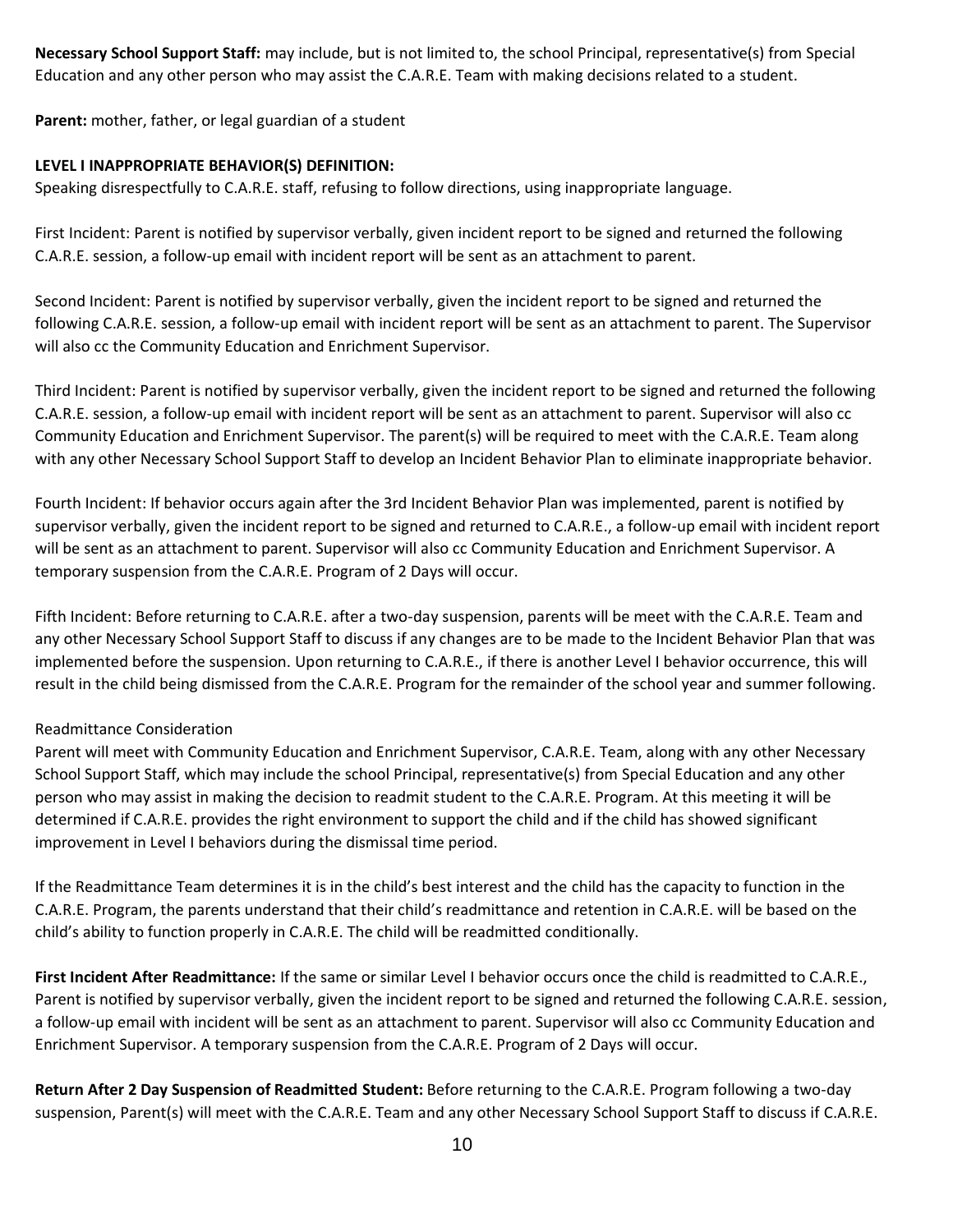provides the right environment to support the student's continuation in the program. If the Team determines that the student can return to C.A.R.E. the student will be admitted conditionally, if another Level I issue occurs after suspension the student will be dismissed from the program for the remainder of the school year and summer following. Student will be considered for readmittance at the beginning of the new school year following dismissal if the Parents can show that the child has made significant improvement managing their Level I behavior(s),

#### **LEVEL II INAPPROPRIATE BEHAVIORS DEFINITION:**

Physical harm to another child, staff member, self-harm, destruction of property, leaving the C.A.R.E. Program without permission, or any verbal or physical behavior that can be considered bullying.(Should the behavior be considered severe, it may be necessary to move directly to the Third Incident protocol).

**First Incident**: Parent is notified by supervisor verbally, given the incident report to be signed and returned the following C.A.R.E. session, a follow-up email with incident report will be sent as an attachment to parent.

**Second Incident**: Parent is notified by supervisor verbally, given the incident report to be signed and returned the following C.A.R.E. session, a follow-up email with incident report will be sent as an attachment to parent. Supervisor will also cc Community Education and Enrichment Supervisor. The parent will be required to meet with the C.A.R.E. Team along with any other Necessary School Support Staff to develop an Incident Behavior Plan to correct the inappropriate behavior.

**Third Incident**: Parent is notified by supervisor verbally, given the incident report to be signed and returned to the C.A.R.E. Supervisor, a follow-up email with incident description will be sent as an attachment to parent. Supervisor will also cc Community Education and Enrichment Supervisor. A temporary suspension from the C.A.R.E. Program of 2 Days will occur.

**Fourth Incident**: Before returning to C.A.R.E. after a two-day suspension Parents will meet with the C.A.R.E. Team and any other Necessary School Support Staff to discuss if any changes are to be made to the Incident Behavior Plan that was implemented before the suspension. Upon returning to C.A.R.E. if there is another Level II behavior occurrence, the child will be dismissed from the C.A.R.E. Program for the remainder of the school year and summer following.

#### **Readmittance Consideration**

Parent will meet with Community Education and Enrichment Supervisor, C.A.R.E. Team, along with any other Necessary School Support Staff, which may include the school Principal, representative(s) from Special Education and any other person who may assist in making the decision to readmit student to Program. At this meeting it will be determined if C.A.R.E. provides the right environment to support the child and if the child has showed significant improvement in Level II behaviors during the dismissal time period.

If the Readmittance Team determines it is for the child's best interest and the child can function properly in the C.A.R.E. Program, the parents understand that their child's readmittance and retention in C.A.R.E. will be based on the child's ability to function properly in the C.A.R.E. Program. The child will be readmitted conditionally.

**First Incident After Readmittance**: If the same or similar Level II behavior occurs once the child is readmitted to C.A.R.E., Parent is notified by supervisor verbally, given the incident report to be signed and returned the following C.A.R.E. session, a follow-up email with incident will be sent as an attachment to parent. Supervisor will also cc Community Education and Enrichment Supervisor. A temporary suspension from the C.A.R.E. Program of 2 Days will occur.

**Return After 2 Day Suspension of Readmitted Student**: Before returning to the C.A.R.E. Program following a two-day suspension, Parent(s) will be meet with the C.A.R.E. Team and any other Necessary School Support Staff that the C.A.R.E. Team deems necessary to discuss if C.A.R.E. provides the right environment to support the student's continuation in the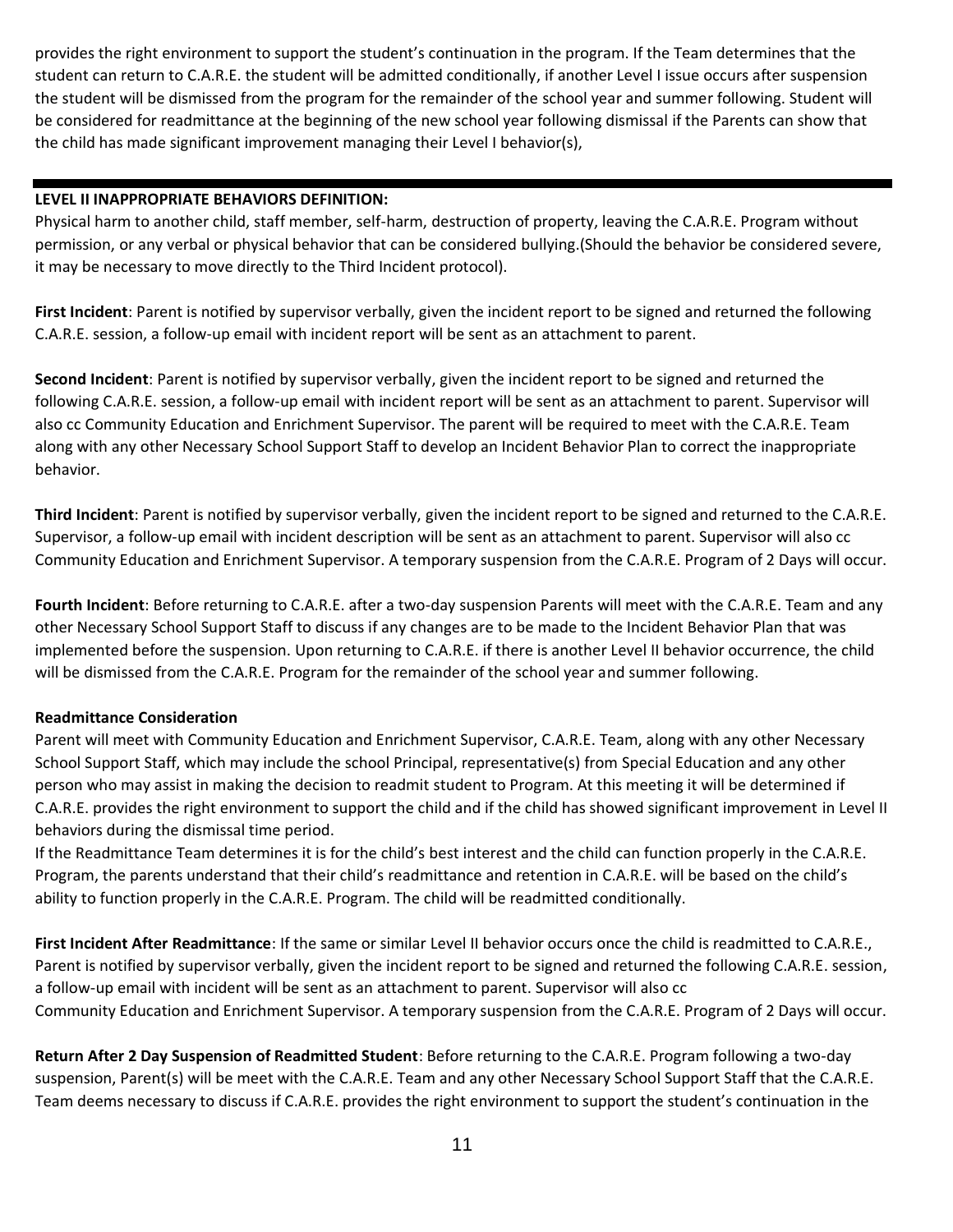program. If the Team determines that the student can return to C.A.R.E. the student will be admitted conditionally. If another Level II issue occurs after suspension the student will be dismissed from the program for the remainder of the school year and summer following. Student will be considered for a second readmittance at the beginning of the new school year following dismissal, if the Parents can show that the child has made significant improvement managing their Level II behavior(s), the child will be conditionally readmitted to the C.A.R.E. Program at the beginning of the new school year following dismissal.

#### **LICENSING NOTEBOOK NOTIFICATION POLICY:**

As required by the Michigan Department of Human Services Rule R.400.8146 (1), dated December 18, 2019, each center must comply with the following rules:

✓ The center maintains a licensing notebook of all licensing inspection reports, special investigation reports and all related corrective action plans for the past five years.

✓ The notebook will be available to parents for review during regular business hours. Monday through Friday from 7:00 a.m. to 6:00 p.m.

✓ Licensing inspection and special investigation reports from the past three years are available on the Bureau of Children and Adult Licensing website at [www.michigan.gov/michildcare.](about:blank)

Parents/guardians may review the Licensing Notebook and licensing inspection reports for their student's childcare center as indicated above.

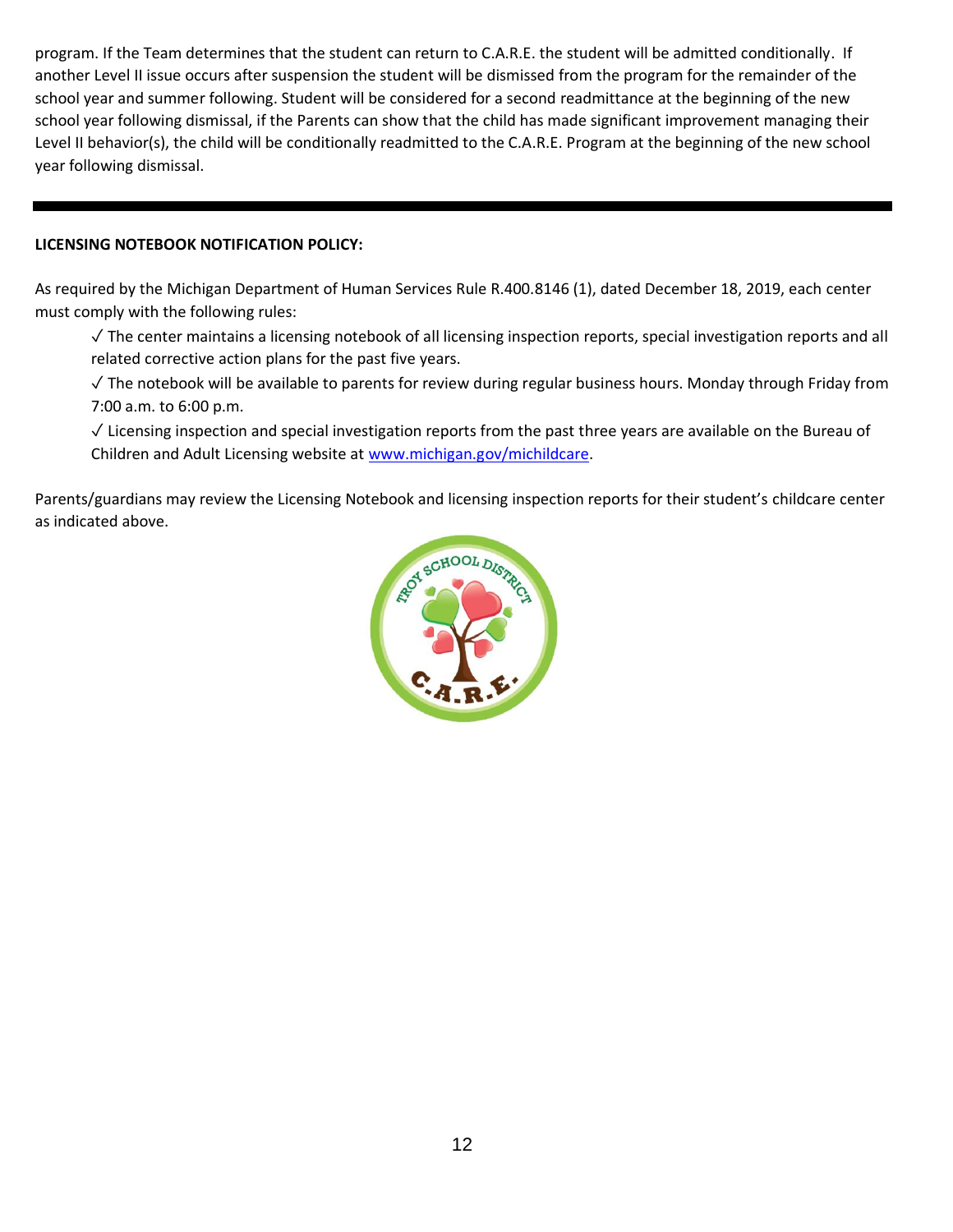| C.A.R.E. CONTACT INFORMATION - tsd-care@troy.k12.mi.us |                |                                                          |                                                 |  |  |  |
|--------------------------------------------------------|----------------|----------------------------------------------------------|-------------------------------------------------|--|--|--|
| <b>C.A.R.E. CENTER</b>                                 | <b>PHONE</b>   | <b>SUPERVISOR</b>                                        | <b>SUPERVISOR EMAIL</b>                         |  |  |  |
| <b>BARNARD</b>                                         | (248) 823-4326 | Sui Chu                                                  | schu@troy.k12.mi.us                             |  |  |  |
| <b>BEMIS</b>                                           | (248) 823-4126 | Haritha Dutt Gullanki                                    | hgullanki@troy.k12.mi.us                        |  |  |  |
| <b>COSTELLO</b>                                        | (248) 823-3709 | Mervat Mishreky                                          | mmishreky@troy.k12.mi.us                        |  |  |  |
| <b>HAMILTON</b>                                        | (248) 823-4426 | Diane Sroka<br>Jill Bowker (Asst.Supervisor)             | dsroka@troy.k12.mi.us<br>jbowker@troy.k12.mi.us |  |  |  |
| <b>HILL</b>                                            | (248) 823-3534 | Pam Jasionowicz                                          | pjasionwicz@troy.k12.mi.us                      |  |  |  |
| <b>LEONARD</b>                                         | (248) 323-3326 | Gina Kitchen                                             | gkitchen@troy.k12.mi.us                         |  |  |  |
| <b>MARTELL</b>                                         | (248) 823-3826 | <b>Meghann Wilkins</b>                                   | mwilkins@troy.k12.mi.us                         |  |  |  |
| <b>MORSE</b>                                           | (248) 823-3238 | Rachel Krukowski                                         | rkrukowski@troy.k12.mi.us                       |  |  |  |
| <b>SCHROEDER</b>                                       | (248) 823-3626 | Jenna Scott                                              | jascott@troy.k12.mi.us                          |  |  |  |
| <b>TROY UNION</b>                                      | (248) 823-3126 | Liliana Topan                                            | ltopan@troy.k12.mi.us                           |  |  |  |
| <b>WASS</b>                                            | (248) 823-3926 | Lucky Muppala                                            | Imuppala@troy.k12.mi.us                         |  |  |  |
| <b>WATTLES</b>                                         | (248) 823-3426 | Wendy Shayoka                                            | wshayoka@troy.k12.mi.us                         |  |  |  |
| <b>OTHER CONTACTS</b>                                  |                |                                                          |                                                 |  |  |  |
| Dawn Wyatt                                             | (248) 823-5180 | Community Education and<br><b>Enrichment Supervisor</b>  | dwyatt@troy.k12.mi.us                           |  |  |  |
| <b>Linda Smith</b>                                     | (248) 823-5155 | Community Education and<br><b>Enrichment Coordinator</b> | lsmith@troy.k12.mi.us                           |  |  |  |
| Maria Alcantara                                        | (248) 823-5178 | Secretary                                                | malcantara@troy.k12.mi.us                       |  |  |  |
| <b>Kathy Hoppe</b>                                     | (248) 823-5159 | Secretary                                                | khoppe@troy.k12.mi.us                           |  |  |  |